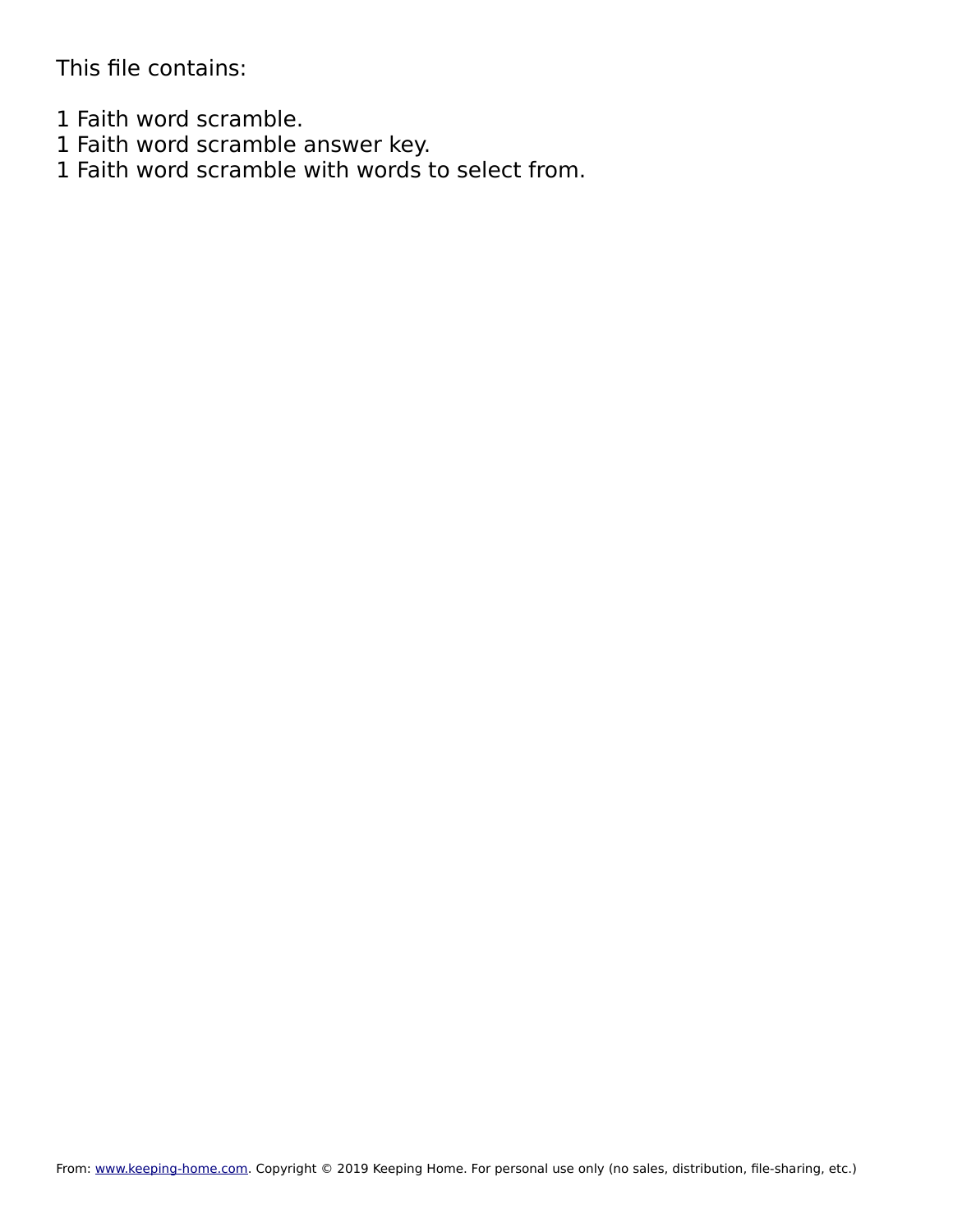## **Faith Word Scramble (Challenging)**

| <b>FELIBE</b>       |  |
|---------------------|--|
| <b>SASRUNACE</b>    |  |
| <b>NOCDIFCENE</b>   |  |
| <b>OBDEEIECN</b>    |  |
| <b>TAPNEEIC</b>     |  |
| <b>PENEDENDCE</b>   |  |
| <b>VERERECEN</b>    |  |
| <b>STRUT</b>        |  |
| <b>REYRYAP</b>      |  |
| <b>EOPH</b>         |  |
| <b>EEACP</b>        |  |
| <b>ERECLINA</b>     |  |
| <b>PERESEVEANRC</b> |  |
| <b>OOFLLNIGW</b>    |  |
| <b>TCNONETEMNT</b>  |  |
| <b>SSSUIIOBMN</b>   |  |
| <b>THWROG</b>       |  |
| <b>TTPCEIONRO</b>   |  |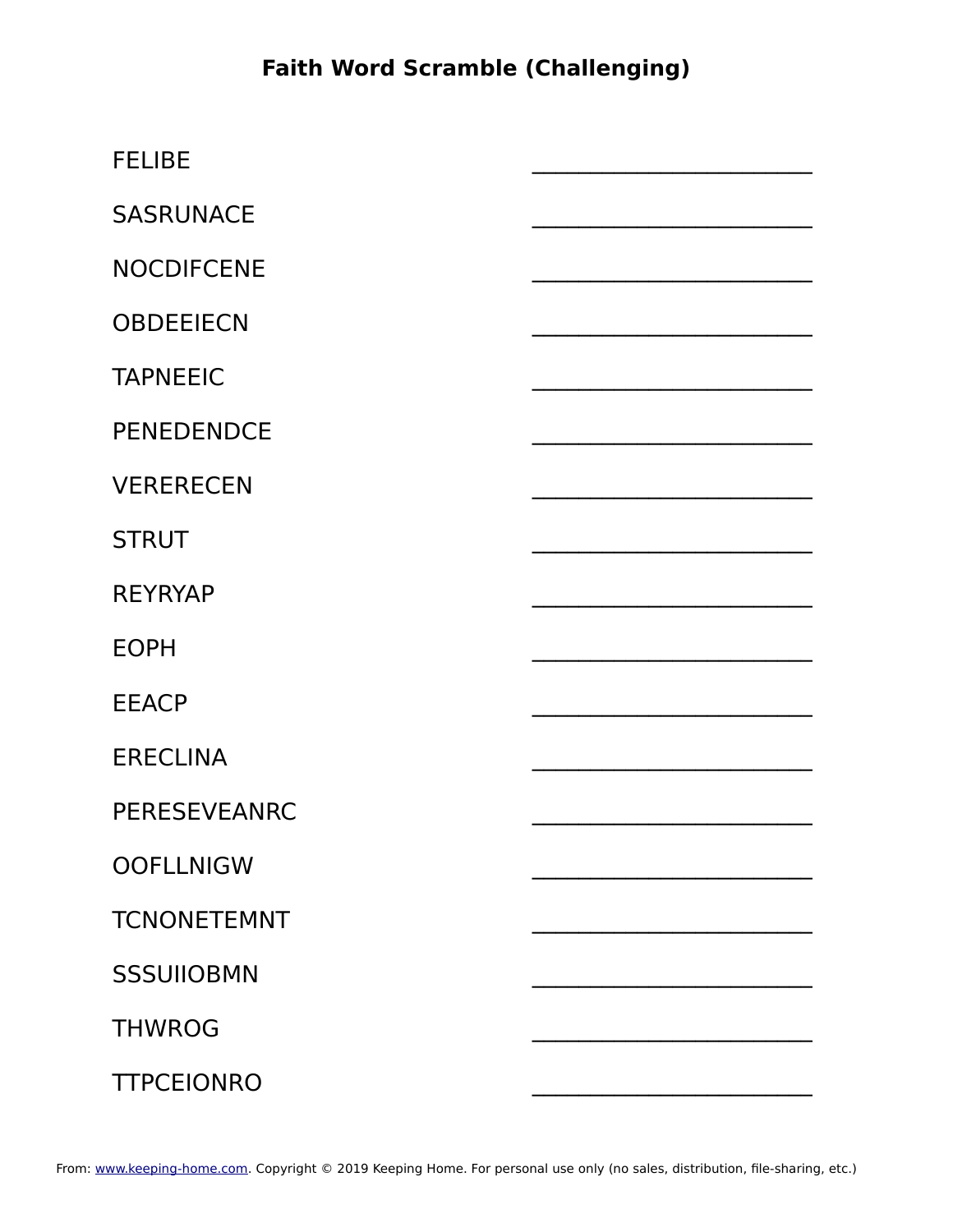## **Faith Word Scramble (Challenging)**

Answer Key

| <b>Belief</b> |  |
|---------------|--|
| Assurance     |  |
| Confidence    |  |
| Obedience     |  |
| Patience      |  |
| Dependence    |  |
| Reverence     |  |
| <b>Trust</b>  |  |
| Prayer        |  |
| Hope          |  |
| Peace         |  |
| Reliance      |  |
| Perseverance  |  |
| Following     |  |
| Contentment   |  |
| Submission    |  |
| Growth        |  |
| Protection    |  |